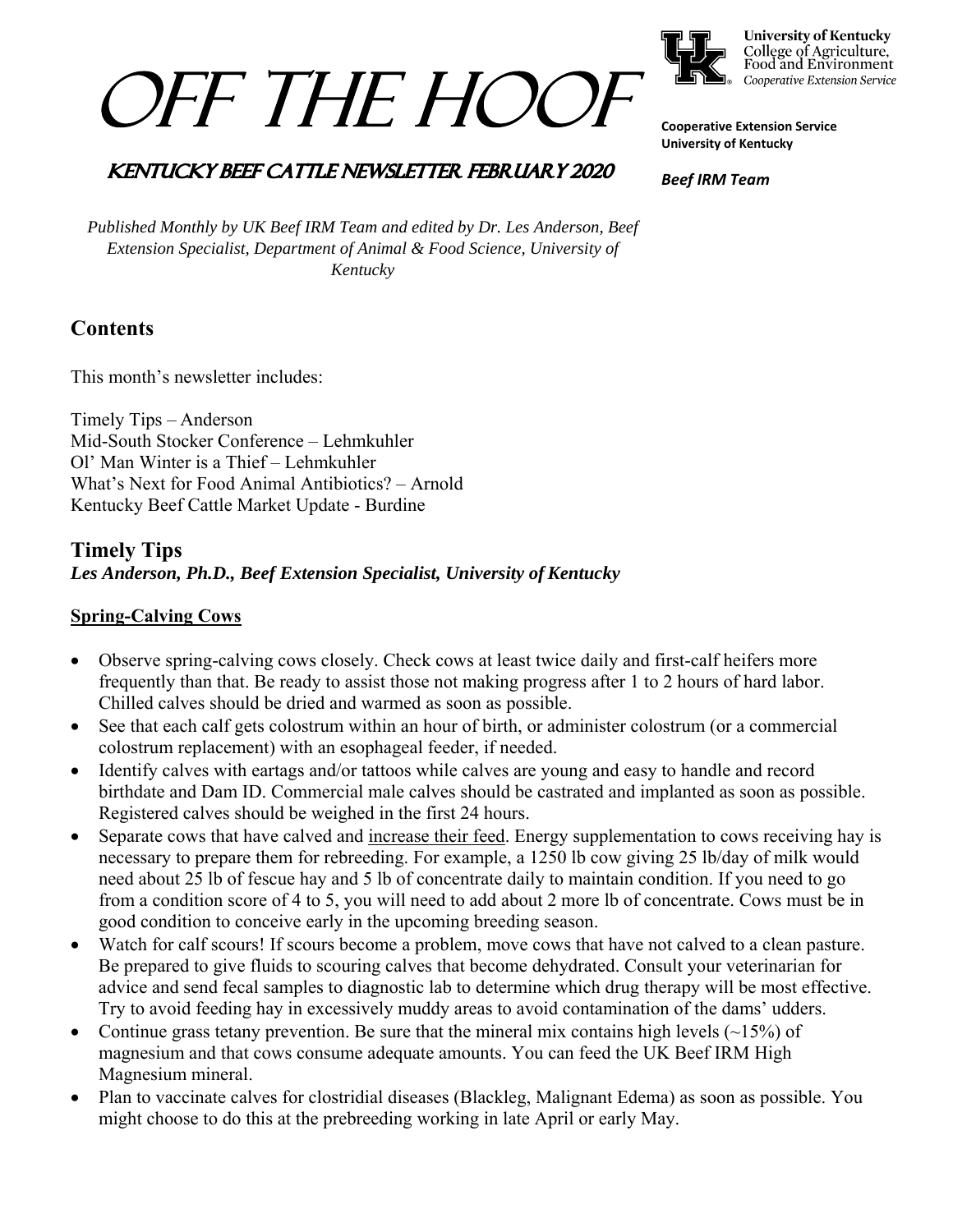- Obtain yearling measurements on bulls and heifers this month (weight, height, pelvic area, scrotal circumference, ultrasound data, etc.) if needed for special sales. Heifers should be on target to be cycling by the start of the breeding season.
- Prepare bulls for the breeding season. Increase feed if necessary to have bulls in adequate condition for breeding. Obtain Breeding Soundness Evaluation (BSE) on bulls, even if they were checked last breeding season.
- Finalize plans for your spring breeding program. Purchase new bulls at least 30 days before the breeding. Order semen now, if using artificial insemination.

### **Fall-Calving Cows**

- $\bullet$  Bull(s) should be away from the cows now!
- Plan to pregnancy check cows soon. You can also blood test for pregnancy as early as 30 days after bull removal.
- Creep feed calves with grain, by-products or high quality forage. Calves will not make satisfactory gains on the dam's milk alone after about 4 mos. of age – since there isn't much pasture in March, fall calves need supplemental nutrition. Consider creep grazing on wheat pasture, if available. Calves can also be early-weaned. Be sure that feed bunks are low enough that calves can eat with the cows.
- Calves intended for feeders should be implanted.
- Consider adding weight and selling your fall calves as "heavy" feeder calves. Keep them gaining!

### **General**

- Repair fences, equipment and handling facilities.
- If you have a dry, sunny day, use chain-link harrow to spread manure in areas where cattle have overwintered. This may be done in conjunction with renovation.
- Renovation and fertilization of pastures should be completed.
- Start thistle control. They can be a severe problem in Kentucky pastures. Chemical control must be done early to be effective.
- Watch for lice and treat if needed.

## **Mid-South Stocker Conference Returns to Warren County**  *Jeff Lehmkuhler, PhD, PAS, University of Kentucky*

The Mid-South Stocker Conference is coming back to Bowling Green, Kentucky this year. Bowling Green is a great location for those traveling with access to the conference location from I-65 and other main highways. Warren County Cooperative Extension will host this year's conference in their new meeting facilities. I am excited to have the conference return to this area. Central Kentucky is a major stocker cattle corridor and I hope you will join us on Wednesday, February  $26<sup>th</sup>$ , 2020.

This year's program will again have a mixture of topics. Health related topics will be a major focus this year. Dr. Michelle Arnold, University of Kentucky Extension Veterinarian, will share information on diagnostic tools for stockers. In addition, Dr. Lew Strickland, University of Tennessee Extension Veterinarian, will provide an update on the Asian longhorned tick as well as provide an update on antibiotic availability and utilization. To round out the health topics, Dr. Tom Yazwinski, University of Arkansas, will address internal parasite control in stocker cattle.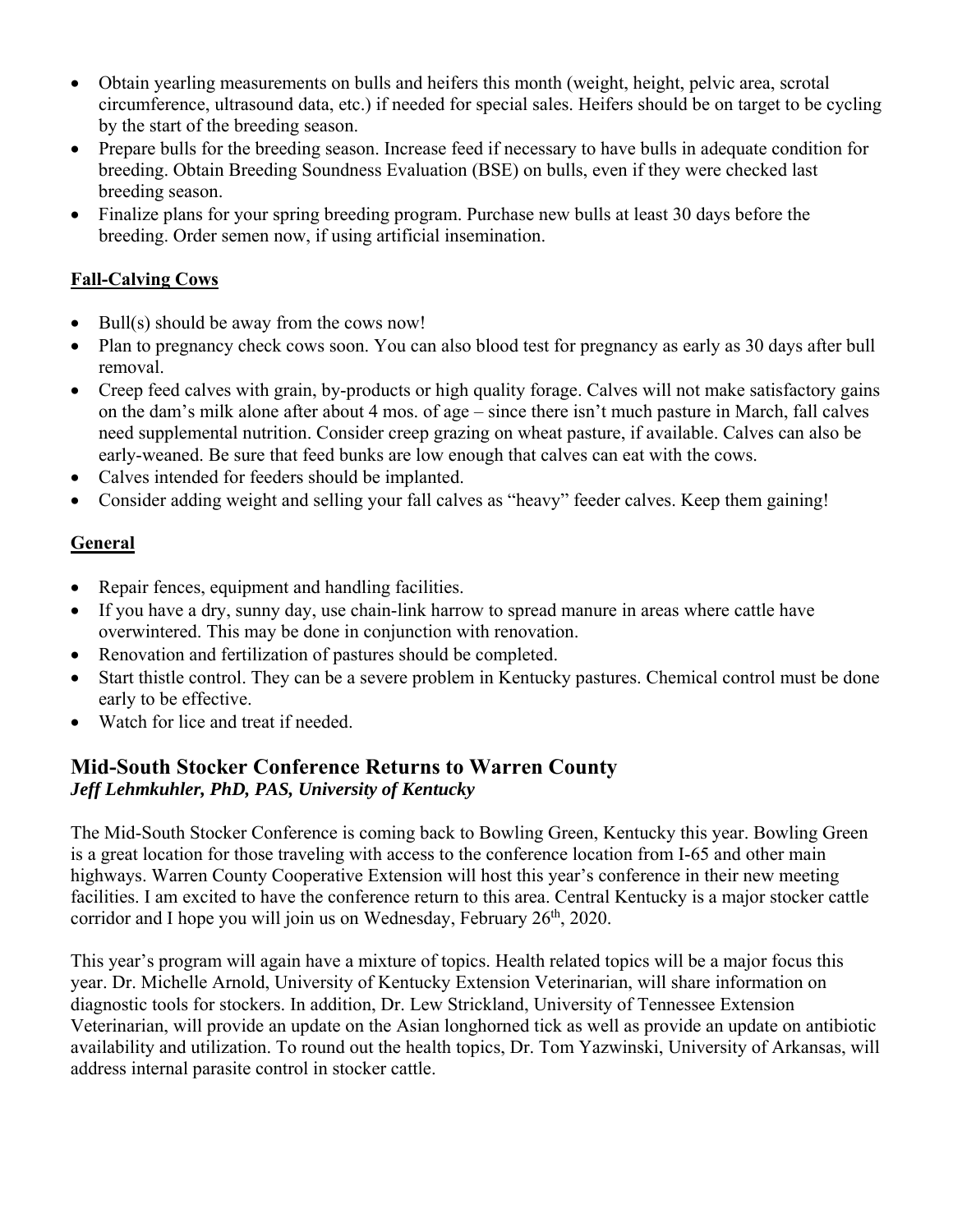Financial risk management is essential in the stocker industry and Dr. Andrew Griffith, University of Tennessee Extension Economist, will lead a session on applying risk management strategies for stocker cattle. Virtual tours of local cattle operations will again be part of the program in the afternoon. David Trowbridge, Gregory Feedlots Inc., will also share views on what has changed with respect to procuring feeder cattle as we begin a new decade. The tradeshow will provide participants time to visit with industry partners to learn more about services and products available.

To register for the conference please visit UTIA Mid-South Stocker Conference website by searching for the Mid-South Stocker Conference with your web browser or you can visit https://mssc2020.eventbrite.com to pay online with a credit card. You can also contact Ben Crites at benjamin.crites@uky.edu or myself at jeff.lehmkuhler@uky.edu.

## **Ol' Man Winter is a Thief!**  *Jeff Lehmkuhler, PhD, PAS, Beef Extension Specialist, University of Kentucky*

Last winter we had a dramatic increase in the number of cattle deaths compared to previous winters. Excessive rain contributed to these losses and led to wet haircoats and mud conditions in the fields. In the midst of last year's muddy conditions, we did a series of meetings discussing the effects of rain and mud. I discussed the impacts of wet haircoats on lower critical temperatures and increases in energy for maintenance. When I looked back over a 110-day period that spanned November into February, the local Mesonet station had recorded precipitation 50 of those days. I think Ol' Man Winter has stolen our winter weather and your profits heading for warmer weather to relax.

How big of an impact is this weather on cattle? Not much research has been conducted under the exact conditions many of you may be dealing with on your farms. We have to interpret the research that is available and make educated guesses on how much the energy needs of cattle increases due to these conditions. This said, you should plan on greater energy needs of cattle outside and closely monitor cattle body condition and health.

I like to show the old foot in the box research in meetings. Ag engineers published work in the 1970's looking at the impact of mud depth and moisture on the energy needed to lift a leg. These researches obtained a cattle leg from an abattoir and fixed an eye screw to the top of the leg bone. The foot was placed into a box and surrounded by mud of varying depths and moistures. At 1" of mud depth, about five pounds of force was necessary to lift the leg. As depth increased, force required to lift the leg out of the mud increased. The force needed to lift a leg from 8" of mud ranged from approximately 25 pounds to over 105 pounds. That is a 5 to 20-fold increase in the energy needed to lift a leg to take a step. In another paper, researchers reported that during the winter when forages in pastures were limited, cattle activity from traveling or walking accounted for about 20% of the daily energy expended. Collectively this would mean that walking through mud could potentially increase energy needs 100-400%. I don't feel mud alone will increase energy needs 4-fold as cattle simply won't walk as much through mud reducing activity. However, this research illustrates why you find it so hard to pull that boot up out of the mud.

The equation 0.077 \*(shrunk body weight, kg)<sup>0.75</sup> is assumed for cattle to determine the megacalories (mcal) of energy required for maintenance per kilogram of live body weight under thermoneutral conditons. A 1,200-pound animal would require approximately 8.4 mcal of maintenance energy daily. Feedlot researchers in Colorado followed cattle after severe weather conditions experienced during the winter of 2006-2007. The monitored live weights and feed intakes over this period of severe weather. Cattle performance was negatively impacted by extreme winter weather. They determined the net energy for maintenance equation that explained the observed cattle performance was 0.1919 mcal \* (shrunk body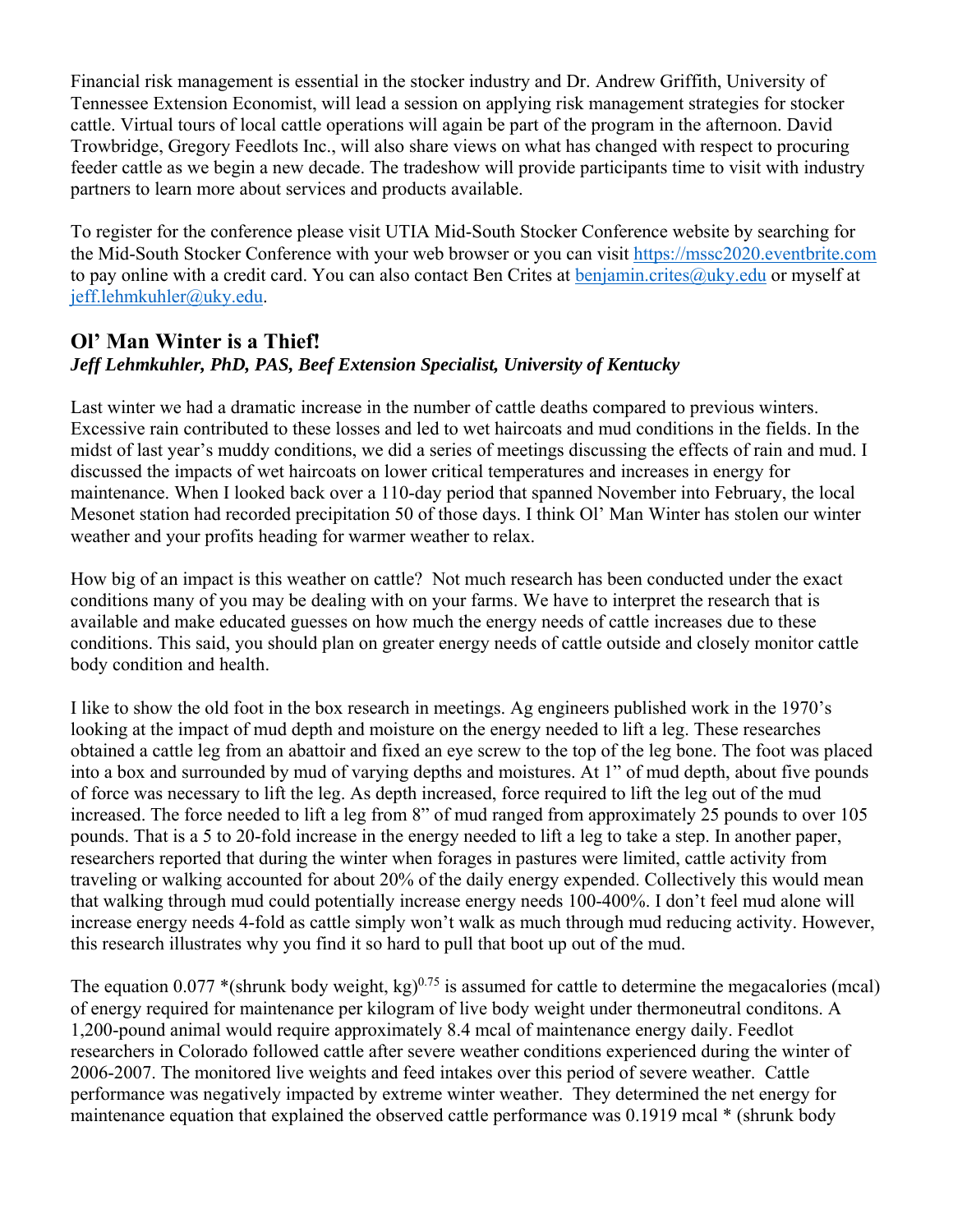weight,  $kg$ )<sup>0.75</sup> or 21 mcal/d. These cattle had a 2.5-fold increase in maintenance energy needs for that period of extreme winter weather conditions in Colorado.

We may not know exactly the impact of the environmental conditions on cattle maintenance requirements, but it is safe to say that energy requirements are increased. Providing 3-4 pounds of a commodity feed would increase the energy intake of a beef cow by approximately 20%. This can help offset the increased maintenance needs during periods of time such as the past 3-4 days when it has rained constantly with daytime temperatures in the mid-30's to low 40's.

Providing cattle the nutrients they require to maintain body condition will provide benefits in the long run whether through enhanced cow immunity, calf vigor at birth, greater passive immunity to the calf or greater conception rates early during the breeding season. I would encourage you to test your hay and work with your local county extension office or nutritionist to develop a winter feeding program. Best of luck keeping your boots out of the mud and tell Ol' Man Winter to bring us some colder, drier weather.

#### **What's Next for Food Animal Antibiotics?**  *Dr. Michelle Arnold, UK Veterinary Diagnostic Laboratory*

What is "antibiotic resistance"? When an antibiotic is no longer useful against an infection because the targeted bacteria changed in some way that protected it from the effects of the drug (antibiotic), this is referred to as "antibiotic resistance". The FDA Center for Veterinary Medicine is the government agency responsible for ensuring the safety and effectiveness of animal drugs for their approved uses. FDA has already restricted the use of antibiotics in feed and water through the Veterinary Feed Directive. Now they are gearing up to remove all over-the-counter "medically important" antibiotics approved for foodproducing animals within the next two years and place them under veterinary oversight ("Over-the-counter" means available for purchase at any farm supply or internet retailer without the need for a prescription). FDA has established three goals to accomplish from 2019 to 2023:

- 1. Align antimicrobial drug product (antibiotic) use with the principles of antimicrobial stewardship;
- 2. Foster stewardship of antimicrobials in veterinary settings;
- 3. Enhance monitoring of antimicrobial resistance and antimicrobial drug use in animals.

This process will begin after the agency considers comments on the draft Guidance for Industry (GFI) #263 and issues the final guidance. In addition, the FDA plans to "engage with affected stakeholders and state partners at public events, such as meetings and conferences, to hear feedback and answer questions about the changes proposed in the draft guidance document". The list of drugs affected by the new draft GFI # 263 is available at the following link: https://www.fda.gov/animal-veterinary/judicious-use-antimicrobials/listapproved-new-animal-drug-applications-affected-draft-gfi-263

Although antibiotic resistance is a concern for the livestock industry, it is not the only reason to re-evaluate how and when antibiotics are used. There are simply no new antibiotics currently in development for future use. Given the need for antibiotics to continue to work for treatment of disease, it is important to review why disease develops, correct antibiotic usage and reasons why antibiotics fail. A good illustration is Bovine Respiratory Disease (BRD) in feeder calves. BRD relies on the combination of host susceptibility, pathogens (viral and bacterial), and the environment to overwhelm the immune system and cause disease. *Mannheimia hemolytica* (formerly known as *Pasteurella hemolytica*), the most commonly found bacterium in bovine bronchopneumonia, descends into the lungs when the calf's defenses are depressed due to concurrent respiratory virus infection and excessive stress. Weaning, co-mingling, transportation, castration and dehorning, bad weather, overcrowding, and poor-quality air are known stressors that compromise a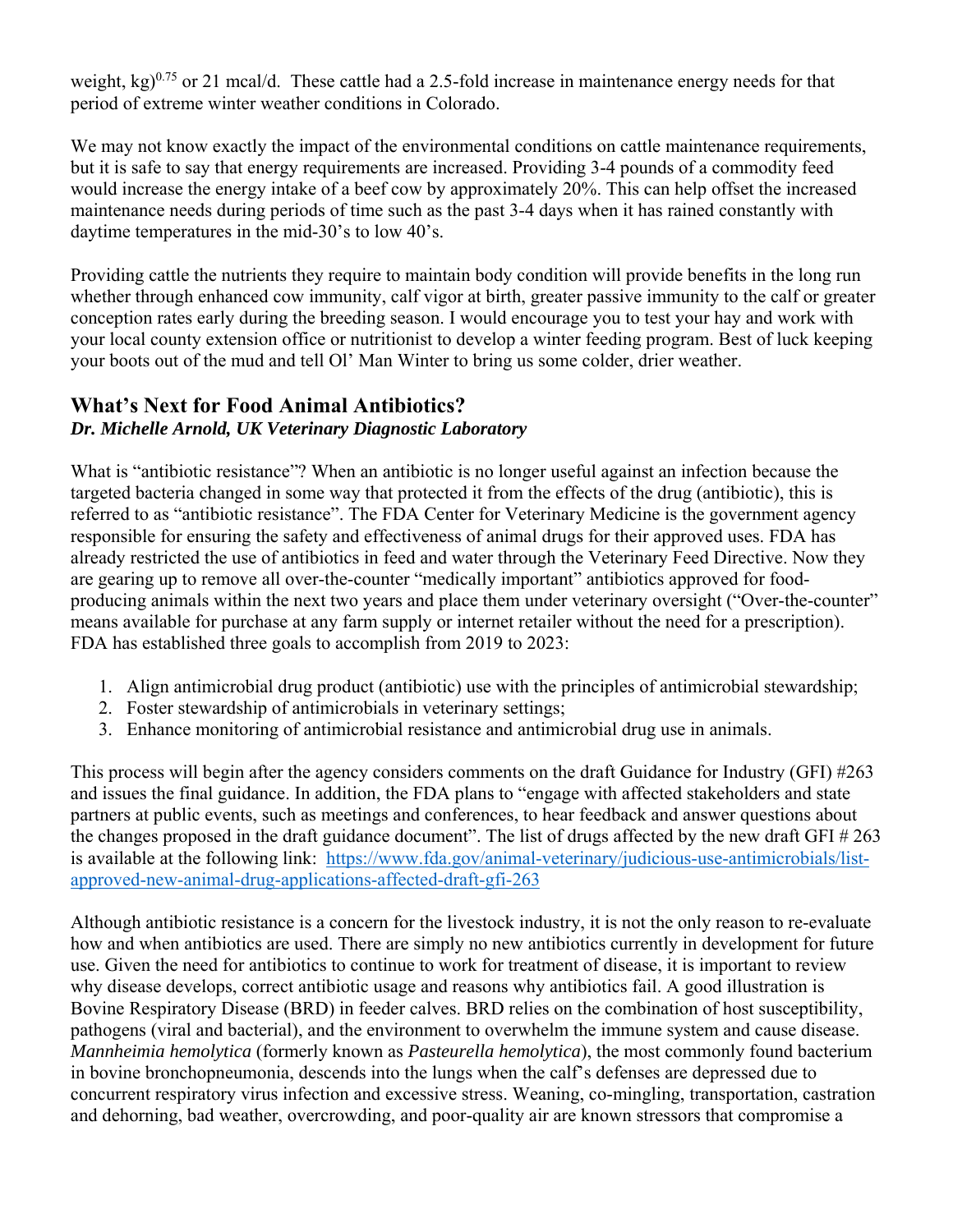calf's ability to produce antibodies and fight disease. A deficiency in trace minerals, specifically selenium and copper, prevents proper function of immune mechanisms for protection so vaccines do not work as they should. If a high risk calf is placed in an environment where sick calves have been before, that pen is literally full of bacteria and viruses if not cleaned out between groups. Watering troughs, if not regularly drained and sanitized, are known risk factors for pneumonia as the organisms can live in the water and around the edges where calves stand and drink. A persistently-infected (BVD-PI) calf in a pen results in continuous exposure of the pen mates to the BVD virus and a constant suppression in their white blood cells needed to fight sickness. Recently weaned, lightweight calves that are placed on a ration of rapidly fermentable carbohydrates (such as ground corn) can develop acidosis, placing them at exceptionally high risk for respiratory disease and death. Many of these "risk factors" for disease are management problems that can be addressed and changed.

Successful treatment of diseases like pneumonia is not simply a matter of grabbing a bottle of antibiotic, drawing up a dart-full, shooting it in the sick calf and waiting for the drug to take effect. Instead, full recovery is a joint effort between the calf's immune system and the selected drug to stop the growth of bacteria and destruction of lung tissue. Antibiotics are designed to hold bacterial growth "in check" while the calf's immune system produces protective cells and mobilizes them to the site of infection. Treatment failure is often due to a delayed immune response because of overwhelming stress, infection with BVD, or nutrition-related factors including trace mineral deficiencies or subacute ruminal acidosis (SARA). Sound nutrition and management, especially around the time of weaning, will substantially improve the immune response to disease challenge and antibiotic therapy. A clean environment with plenty of space and air movement, clean water and ample bunk space reduces calf stress and their exposure to contagious organisms. Transition rations formulated to meet nutrient needs while gradually introducing grain in the diet help keep calves on feed and rumen microorganisms healthy. Identification and removal of BVD-PI calves is through a simple, inexpensive ear notch skin test. Trace mineral deficiencies can be addressed through an injectable trace mineral product while calves are transitioning to a trace mineral mix provided in the diet. Vaccines for the respiratory viruses (IBR, BVD, PI3 and BRSV) are most effective when given during times of low stress; 2-3 weeks prior to weaning is best.



*Figure 1: The "MIC" is the "minimum inhibitory concentration" or the minimum level of the drug needed to fight bacteria.* 

Treatment failure due to human errors include poor timing, use of the wrong drug, improper dose or route of administration, mishandling issues or failure to recognize treatment response. Timing is crucial; if calves are treated early in the course of disease, almost any antibiotic will work. Conversely, if calves are treated late in the course of the disease, nothing will work. In addition to timing, dosage is crucial because antibiotics work by different mechanisms. Figure 1 graphically displays the difference between antibiotics that are considered "time dependent" (effectiveness depends on exposure to the drug for a certain length of time) versus "concentration dependent" (bacteria must be exposed to a high concentration of the drug). If label directions are not followed and only a partial

dose is administered or when a second dose is required but not given, the drug is unlikely to work effectively because it cannot reach the necessary minimum target concentration. Selection of the best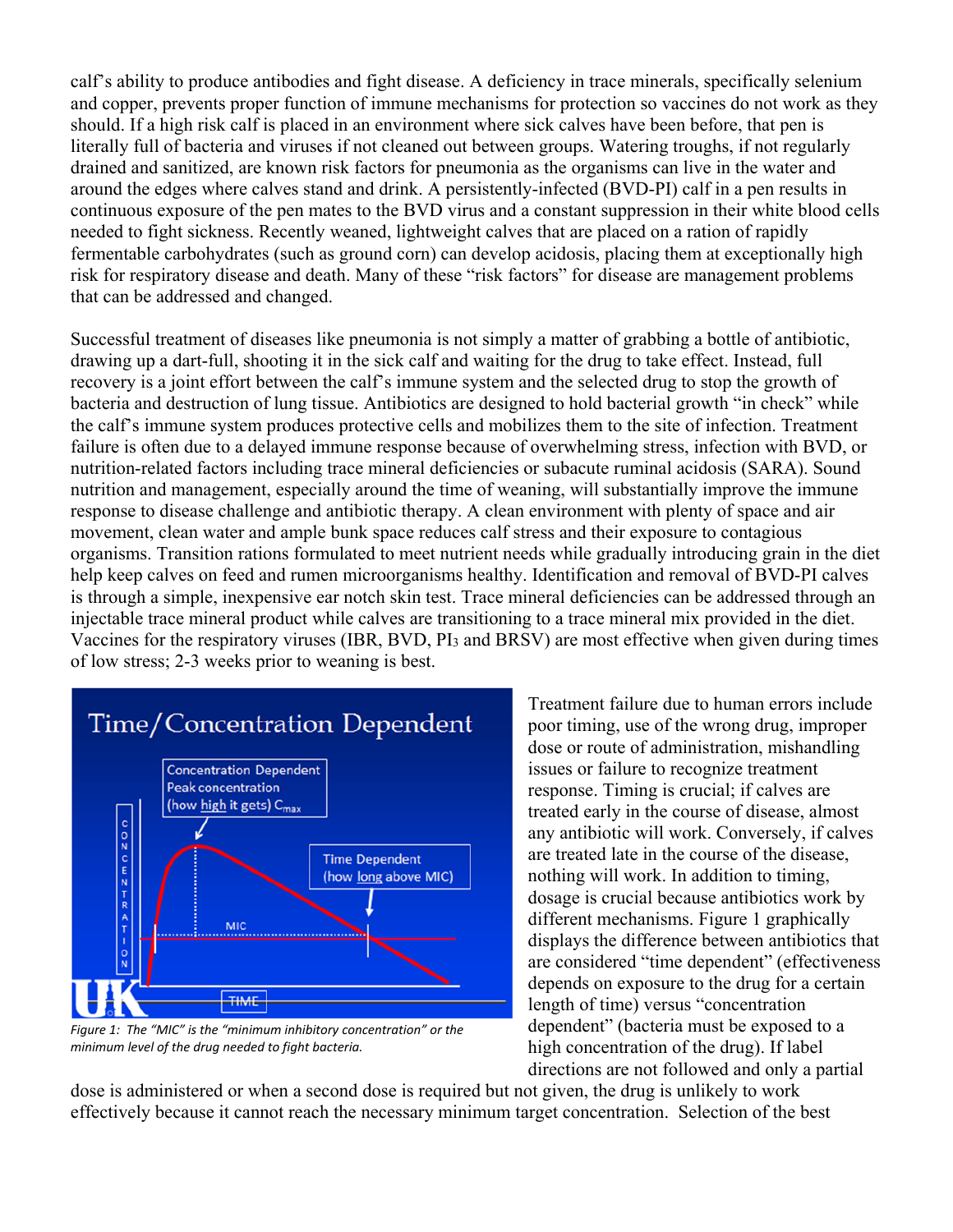antibiotic class or "family" is an equally important success factor. Figure 2 is an illustration of the mechanisms different antibiotic classes use against bacterial cells. Beta-lactams (penicillin, Excede®, Naxcel®, Excenel®) interfere with production of the bacterial cell wall that protects the cell from external threats. Aminoglycosides (gentamicin) and Tetracyclines (LA-300®, Biomycin®, and many others) interfere with protein synthesis within the bacterium by grabbing on to the machinery in the ribosome (the



*Figure 2: Drawing of a bacterium illustrating the ways different "classes" of antibiotics fight against them. By Kendrick Johnson (Own work) [CC BY-SA 3.0 (http://creativecommons.org/licenses/by-sa/3.0)], via Wikimedia Commons* 

30S subunit) needed to build proteins. Macrolides (Draxxin®, Micotil®, Zactran®, Zuprevo®, Tylan®) and Chloramphenicol derivatives (Nuflor®) also interfere with protein synthesis although at a different location on the ribosome, the 50S subunit. The Fluoroquinolones (Baytril®, Advocin®) block genetic replication by interfering with DNA and RNA synthesis. Why is this information important? If an animal requires retreatment, selection of an antibiotic from a different class will attack the bacteria through a different route and often improve treatment response. Another good example is treatment for *Mycoplasma bovis*, a bacterium frequently found in chronic pneumonia cases. It has no cell wall so treatment with a Beta-lactam (such as penicillin or Excede®) is useless. A veterinarian is trained in antibiotic selection and is the best source of information when choosing a therapy. Another issue that may affect success is mishandling the product; an antibiotic that gets too hot or is allowed

to freeze will inactivate the drug in most cases. Lastly, treatment failure is not always a "failure" but rather an inability to recognize recovery. A calf that is eating, drinking and looks better after treatment but still has a slight fever often needs additional time to fully recover since fever is one of the last clinical signs to disappear.

Strategic and correct use of antibiotics will continue to be of importance for the cattle industry from this point forward. Consumers are increasingly aware and demanding reduced antimicrobial use in the production of wholesome beef. FDA is responding by decreasing antibiotic availability to the public and will soon place this responsibility completely in the hands of veterinarians. Careful attention to timing of treatment, drug selection, dose, and handling of the product will reduce the human factors that contribute to antibiotic failure. However, by addressing the underlying management factors that contribute to disease in the first place, including reduction of stressors, prompt identification and removal of BVD-PI cattle, and correction of environmental or nutrition-related disorders will lead to better overall health and less reliance on all medications in cattle operations.

## **Kentucky Beef Cattle Market Update** *Dr. Kenny Burdine, Livestock Marketing Specialist, University of Kentucky*

After a very frustrating fall, the calf market is showing some signs of life. To start the new year, 550 lb steers calves traded \$12 per cwt higher in January than they did in November (see figure 1). This is by no means a great market, but enough to create some optimism for spring. Excessive rains continue to create challenges across the board and the market seems to consistently discount green calves that are likely perceived as high risk placements in this type of weather. Heavy feeder cattle prices have pulled back some from fall, but that is a typical seasonal pattern and I expect their prices to improve through the year.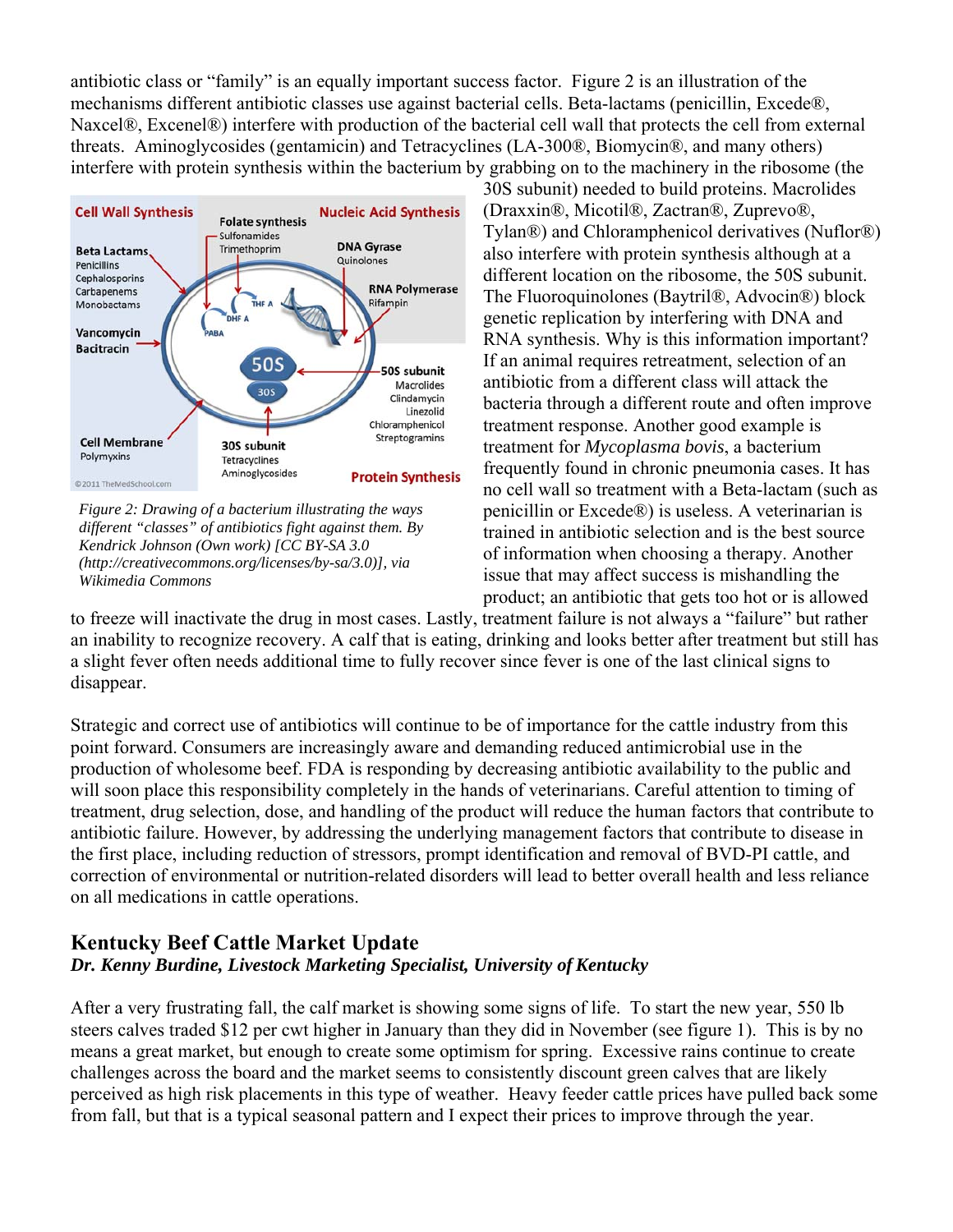

**Figure 1. 550 lb Medium / Large Farm #1-2 Steers** 

Source: USDA-AMS, Livestock Marketing Information Center, Author Calculations

Late January brought USDA's annual cattle inventory estimates, which confirmed that the size of the beef cow herd was smaller to start 2020. The size of the decrease actually exceeded trade expectations, with beef cow numbers down a little over 1%. I think the primary driver of the decrease was high beef cow slaughter in 2019, which was up 5% for the year and over  $14\%$  for the 4<sup>th</sup> quarter. Also not surprisingly, heifer retention was also down (-2%), which is consistent with low margins at the cow-calf level. The key takeaway from the report is that the cowherd is finally decreasing in size and calf crops should continue to get smaller, which is exactly what our calf market needs. US beef cow inventory from 1950 to 2020 is shown in figure 2.



Source: USDA-NASS and Livestock Marketing Information Center